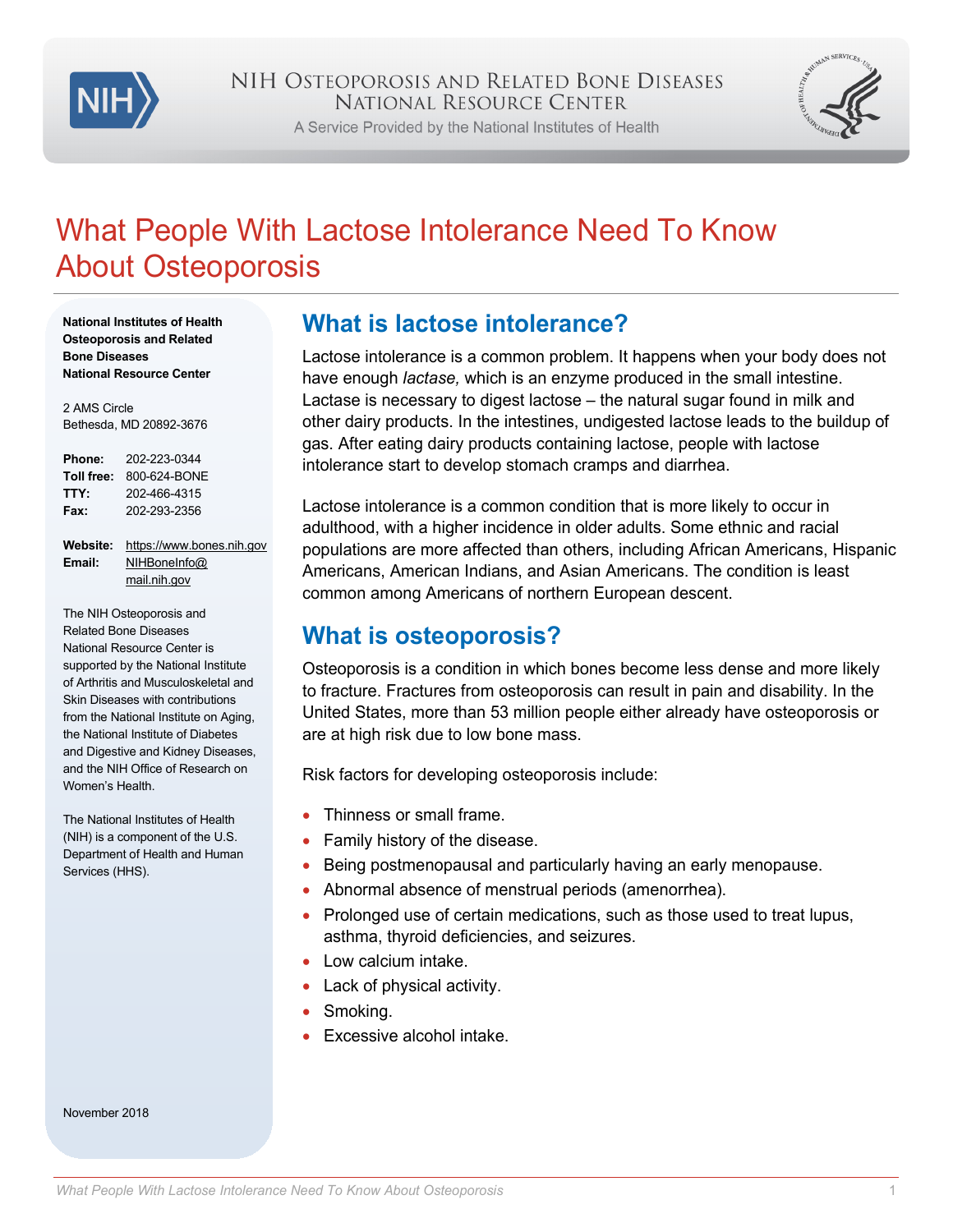Osteoporosis often can be prevented. It is known as a silent disease because if undetected, bone loss can progress for many years without symptoms until a fracture occurs. Osteoporosis has been called a childhood disease with old age consequences because building healthy bones in youth helps prevent osteoporosis and fractures later in life. However, it is never too late to adopt new habits for healthy bones.

## **The link between lactose intolerance and osteoporosis**

One of the primary risk factors for developing osteoporosis is not getting enough calcium in your diet. Because dairy products are a major source of calcium, you might assume that people with lactose intolerance who avoid dairy products could be at increased risk for osteoporosis. However, research exploring the role of lactose intolerance in calcium intake and bone health has produced conflicting results. Some studies have found that people with lactose intolerance are at higher risk for low bone density, but other studies have not. Regardless, people with lactose intolerance should follow the same basic strategies to build and maintain healthy bones and should pay extra attention to getting enough calcium.

### **Bone health strategies**

**Calcium and vitamin D.** A well-balanced diet rich in calcium and vitamin D is important for healthy bones. Besides low-fat dairy products, good sources of calcium include dark green, leafy vegetables and calcium-fortified foods and beverages. Many low-fat and low-sugar sources of calcium are available. Also, supplements can help people with lactose intolerance meet their daily requirements of calcium and other important nutrients. The Institute of Medicine recommends a daily calcium intake of 1,000 mg (milligrams) for men and women up to age 50, increasing to 1,200 mg for women over age 50 and men over age 70.

Studies have shown that people who have at least some intestinal lactase can increase their tolerance to lactose by *gradually* introducing dairy products into the diet. These people can often eat small portions of dairy products without developing symptoms.

The key for them is to consume small amounts of dairy products at a time so that there is enough lactase available in the intestine to digest the lactose. When the lactose is fully digested, symptoms do not develop.

Also, certain sources of dairy products may be easier for people with lactose intolerance to digest. For example, ripened cheese may contain up to 95 percent less lactose than whole milk. Yogurt containing active cultures also lessens gastrointestinal symptoms. A variety of lactosereduced dairy products, including milk, cottage cheese, and processed cheese slices, are also available. Lactose replacement pills and liquid are also available to help with the digestion of dairy products.

Vitamin D plays an important role in calcium absorption and bone health. Food sources of vitamin D include egg yolks, fish oil, saltwater fish, liver, fortified margarine, and breakfast cereals. Many people may need vitamin D supplements to achieve the recommended intake of 600 IU (International Units) each day. Men and women over age 70 should increase their uptake to 800 IU daily.

**Exercise.** Like muscle, bone is living tissue that responds to exercise by becoming stronger. The best activities for your bones are weight-bearing and resistance exercises. Weight-bearing exercises force you to work against gravity. They include walking, climbing stairs, and dancing. Resistance exercises – such as lifting weights – can also strengthen bones.

**Healthy lifestyle.** Smoking is bad for bones as well as the heart and lungs. Women who smoke tend to go through menopause earlier, which triggers earlier bone loss. In addition, people who smoke may absorb less calcium from their diets. Alcohol also can have a negative effect on bone health. Those who drink heavily are more prone to bone loss and fracture because of both poor nutrition and increased risk of falling.

**Bone density testing.** A bone mineral density (BMD) test measures bone density in various parts of the body. This safe and painless test can detect